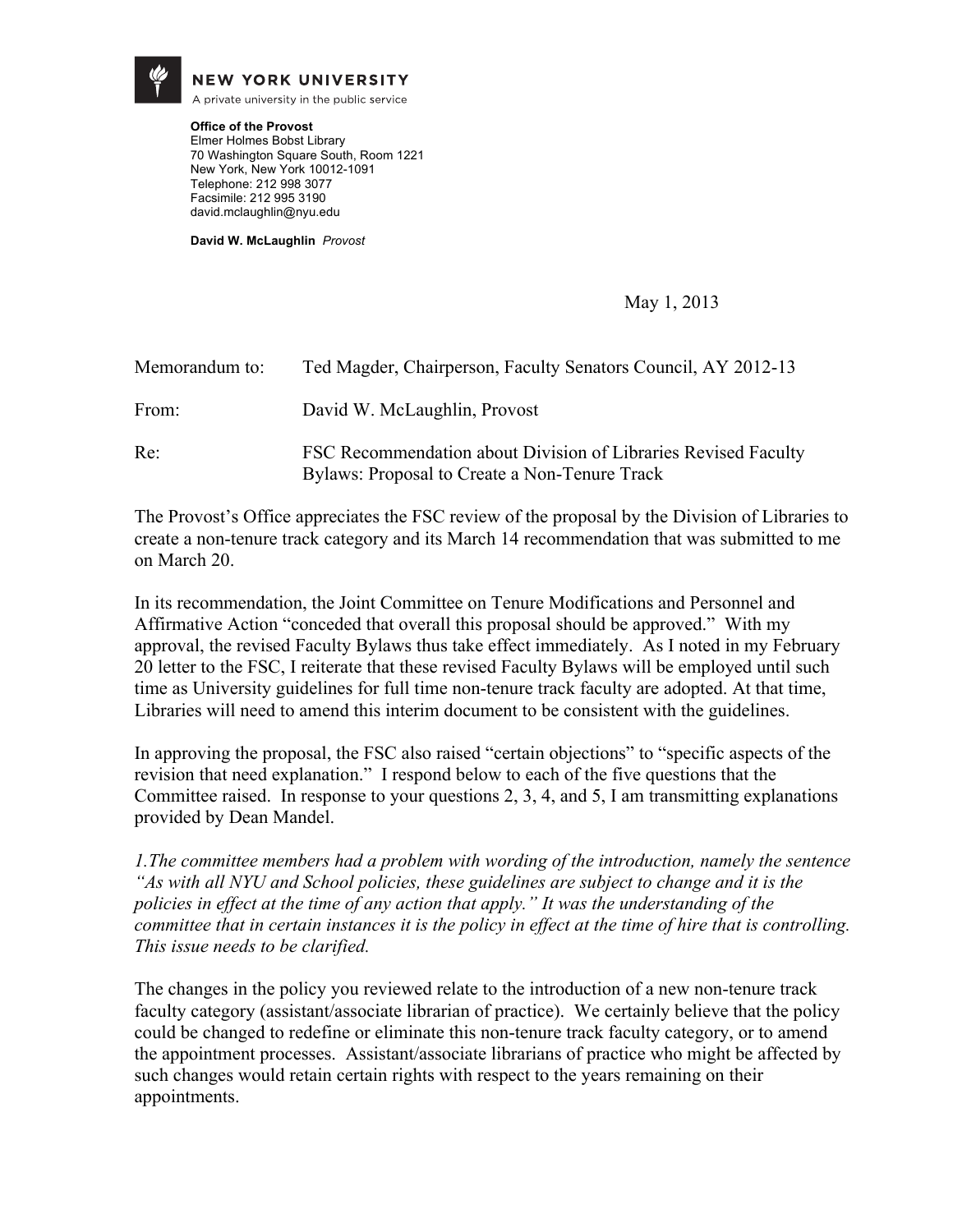This statement or the equivalent of it appears in a number of university documents, including the Steinhardt Guidelines for Clinical Faculty, reviewed by the FSC in 2010, which read, "If at any point these Guidelines are inconsistent with NYU policies, then the NYU policies then in effect will control. As with all NYU and School policies, these Guidelines are subject to change and it is the policies in effect at the time of an action that apply." This position is reflected in the University's Policy on Policies, which provides (in the section entitled Reservation of Rights) that "members of the University Community are subject to University and other policies as in effect from time to time. For example, if a new policy is promulgated or an existing policy is amended to require the advance written approval of a certain action, then the certain action may not be taken as of the effective date of the new policy or amendment without the required advance approval." These statements reflect the reality here, as well as at other universities, that policies are subject to change, for example, to be responsive to changes in government regulations and accepted best practices.

*In addition, the last sentence of the introduction with respect to the ease by which changes to the bylaws could be made needs further clarification as to the process and approvals required for such changes.*

The last two sentences of the introduction read, "The electronic format will allow changes to be easily incorporated and uploaded to the Internet as needed. Additions will be included as new materials become available." These sentences pre-exist the proposed revisions. They refer to the technical means by which changes are incorporated and publicized. The process of making changes is described in Sections VIII Amendments and IX Adoption of Bylaws.

*2. The committee had questions relating to the process by which this proposal was generated. In particular, were the changes proposed to the Library Council discussed beforehand with said Library Council? Was the general proposal brought to the Council before being presented to the whole faculty for a vote?*

At the outset of the process to consider a new non-tenure track category for the Division of Libraries, Library Council held a faculty forum to explore the issues and articulate faculty views. That discussion provided the basis for the current Bylaws revision.

*3. With respect to reappointments and promotions on the new non-tenure track, it is unclear what the criteria are and who will do the evaluation. Exactly what are the "expected performance standards?"*

The criteria for promotion to Associate Librarian of Practice are specified to be the same as those for appointment to this rank and are described in Section V.2.c.i. The Libraries Bylaws do not provide details specific to the criteria for individual positions and do not describe the Libraries' well-established operational evaluation process. (See, for example, Section IV.3.b.i., which has provided similar language regarding criteria for appointment and promotion to Associate Curator.) Thus, the Bylaws revision is consistent with the Bylaws language and provisions long in place in the Division.

*4. The committee suggested that in the case of appointments made for two, three or five years, notification of reappointment or non-reappointment be made no less than one year before the appointment expiration date.*